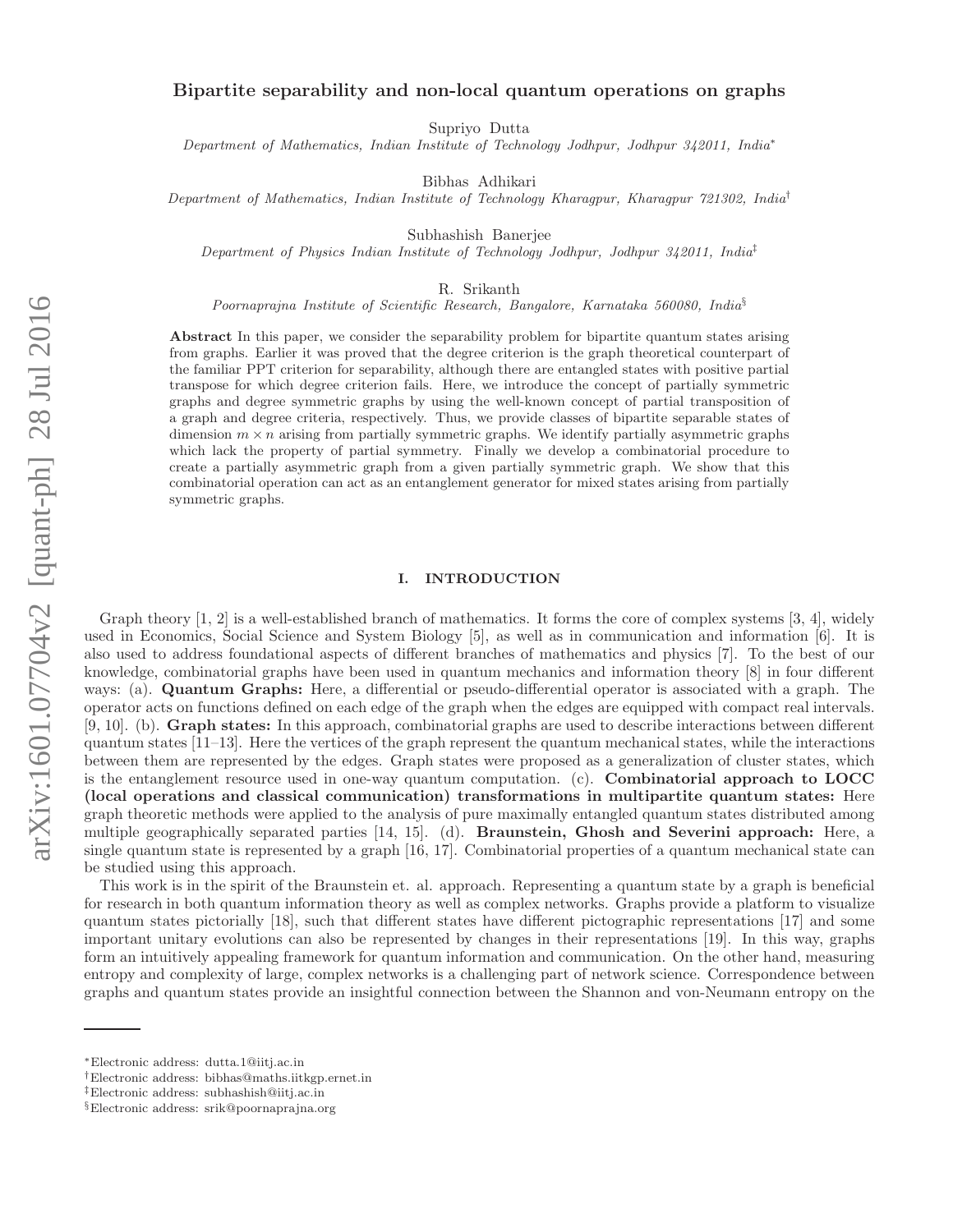one hand and, on the other, the complexity of networks [20, 21], details of which can be seen from [22–25]. This interconnection has also been exploited in quantum gravity and quantum spin networks [26].

A combinatorial graph  $G = (V(G), E(G))$  is an ordered pair of sets  $V(G)$  and  $E(G)$ , where  $V(G)$  is called the vertex set and  $E(G) \subseteq V(G) \times V(G)$  is the edge set. In this paper, we are concerned with simple graphs, which are graphs without multiple edges and loops. Between any two vertices there is a maximum of one edge. There is no edge linking a vertex to itself. An edge is denoted by  $(i, j)$  which links the vertices i and j. The adjacency matrix  $A(G) = (a_{ii})$  associated with a simple graph G is a binary (all elements are 0, 1) symmetric matrix defined as

$$
a_{ij} = \begin{cases} 1 & \text{if } (i,j) \in E(G), \\ 0 & \text{otherwise.} \end{cases}
$$

Thus, the order of  $A(G)$  is  $|V(G)|$  where,  $|V(G)|$  denotes the number of elements of the vertex set,  $V(G)$ . The degree of a vertex u is the number of edges incident to it, denoted by  $d_G(u)$ . The degree matrix  $D(G)$  of G is the diagonal matrix of order  $|V(G)|$ . Its *i*-th diagonal entry is the degree of the *i*th vertex of G,  $i = 1, 2, \ldots, |V|$ . Two simple graphs  $G_1$  and  $G_2$  are isomorphic if there exists a bijective map  $f: V(G_1) \to V(G_2)$ , such that  $(i, j) \in E(G_1)$ if and only if  $(f(i), f(j)) \in E(G_2)$ . When  $G_1$  and  $G_2$  are isomorphic there is a permutation matrix P such that  $A(G_1) = P^T A(G_2) P.$ 

In quanutm mechanics a density matrix  $\rho$  is a positive semidefinite Hermitian unit-trace matrix. Familiar positive semidefinite matrices related to a graph are the combinatorial Laplacian matrix  $L(G) = D(G) - A(G)$  [2], the signless Laplacian matrix  $Q(G) = D(G) + A(G)$  [27] and the normalised Laplacian matrix  $M(G)$  [28, 29]. In this work, we are concerned with the density matrices corresponding to  $L(G)$  and  $Q(G)$  only. They are defined as [17]

$$
\rho_l(G) = \frac{L(G)}{\text{Trace}(L(G))} \text{ and } \rho_q(G) = \frac{Q(G)}{\text{Trace}(Q(G))}.
$$

For any two isomorphic graphs  $G_1$  and  $G_2$ ,

$$
L(G_1) = P^T L(G_2) P \quad \text{and} \quad Q(G_1) = P^T Q(G_2) P.
$$
  
\n
$$
\Rightarrow \rho_l(G_1) = P^T \rho_l(G_2) P \quad \text{and} \quad \rho_q(G_1) = P^T \rho_q(G_2) P.
$$

Throughout this paper we shall denote a general density matrix by  $\rho$ , while  $\rho_l(G)$  and  $\rho_q(G)$  are specific density matrices as defined above, collectively written as  $\rho(G)$ .

Here, we are concerned with bipartite systems distributed between two parties  $A$  and  $B$ . It is well known that a state of such a system, represented by the density matrix  $\rho$ , is separable if and only if it can be represented as a convex combination of product states, i.e., there are two sets of density matrices  $\{\rho_k^{(A)}: \text{ order}(\rho_k^{(A)}) = m\}$  and  $\{\rho_k^{(B)}: \text{ order}(\rho_k^{(B)}) = n\}$  corresponding to A and B respectively, such that,

$$
\rho = \sum_{k} p_k \rho_k^{(A)} \otimes \rho_k^{(B)}; \sum_{k} p_k = 1, \ p_k \ge 0.
$$

Here and below,  $\otimes$  denotes tensor product of matrices [30]. Trivially, the dimension of  $\rho$  is mn. The state corresponding to  $\rho$  is called entangled if it is not separable [31]. If  $k = 1$  in the above equation,  $\rho$  is called a pure state. Else, it is a mixed state which is a probabilistic mixture of different pure states. Detection of entangled states, known as the "quantum separability problem" (QSP), is one of the fundamental problems of the quantum information theory [32] due to its wide applications in various quantum communication and information processing tasks. The Peres-Horodecki criterion [33–35], also known as the positive partial transpose (PPT) criterion, provides a necessary condition for separability. It also provides a sufficient condition for systems of dimension  $2 \times 2$  and  $2 \times 3$ . However, sufficiency for higher dimensional systems requires in general other techniques, like entanglement witness. As  $\rho$  is a matrix of order mn, it can be written as an  $m \times m$  block matrix with each block of size  $n \times n$ . The partial transpose corresponding to B, denoted by  $\rho^{T_B}$ , is obtained by taking individual transpose of each block [35]. The PPT criterion states that for any separable state,  $\rho^{T_B}$  is a positive semi-definite matrix [33]. However, the converse is true only for bipartite systems of dimensions  $2 \times 2$  and  $2 \times 3$  [34]. There are a number of other separability critera [31].

The graph theoretic approach to solving QSP has generated a lot of interest in the last decade after the seminal paper [16]. This approach is beneficial as it is more efficient for mixed states. The state  $\rho(G)$  is pure if it consists of a single edge; otherwise it is mixed [16, 17]. The separability of bipartite quantum states corrsponding to random graphs are considered in [36]. Some families of graphs were invented for which separability can be tested easily [37]. The idea of entangled edges [16, Section 4.3] was generalised in [38]. Motivated by the PPT criteria, the QSP problem for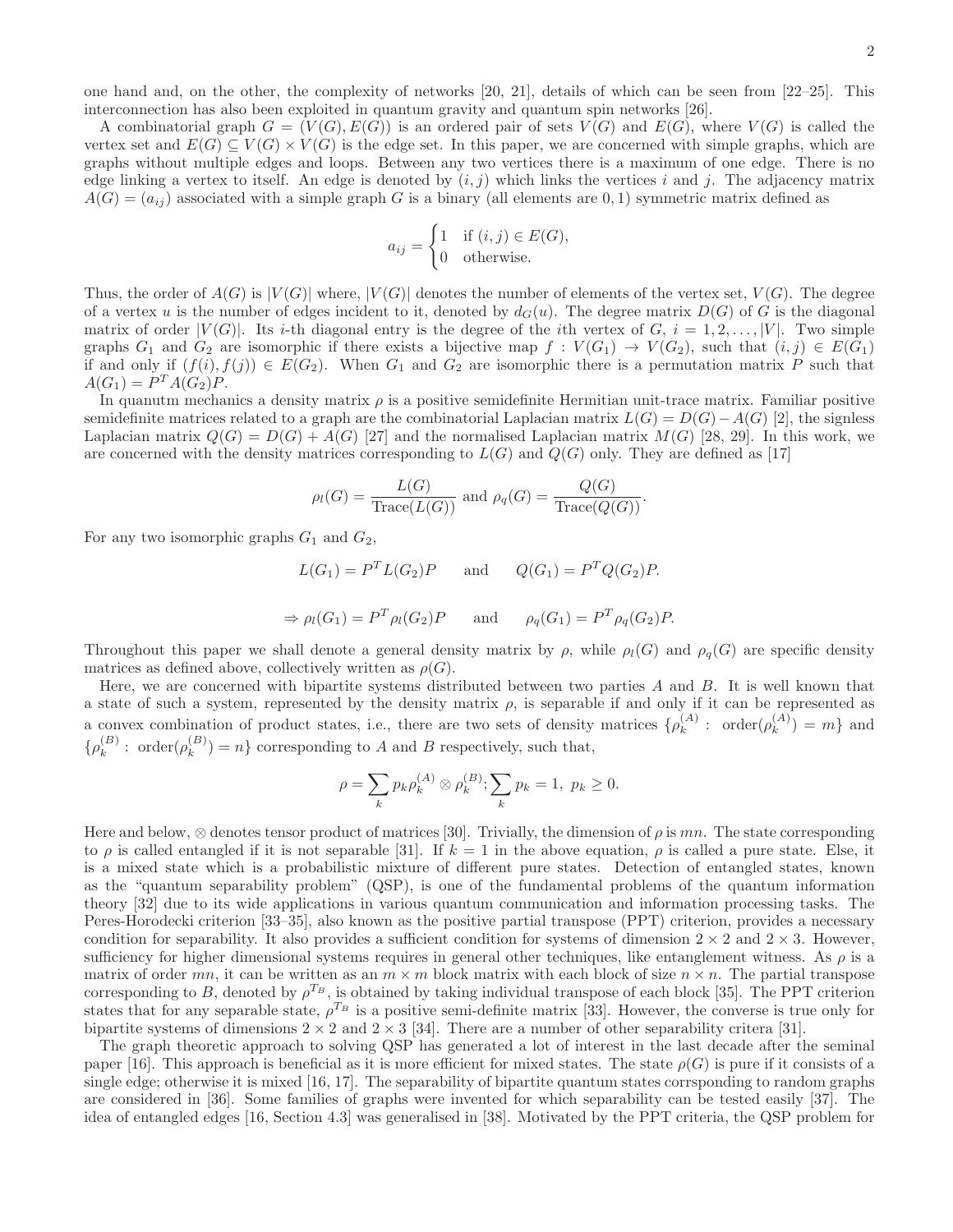$\rho_l(G)$  was considered in [39], where, the concept of partial transpose was introduced graph theoretically. It introduced the degree criteria as the condition for separability. However, the degree criteria failed to detect bound entangled states, that is, entangled states with positive partial transpose. Thus, finding sufficient conditions on graphs that can generate separable states is a current topic of interest in the literature. A class of graphs which produce  $2 \times p$ separable quantum states were identified in [40]. The degree criterion was generalised for tripartite states in [41]. In [42–44] QSP for higher dimensional states were addressed. For some particular class of graphs, the properties of corresponding quantum states were discussed in [45, 46]. An interesting fact, already discussed in the literature regarding QSP, is that separability of  $\rho(G)$  does not depend on graph isomorphism. Two isomorphic graphs may correspond to quantum states with different separability properties [16, 39, 44]. This is contradictory to our classical world phenomena, wherein any two isomorphic graphs possess the same properties.

In [39], the degree criterion was shown to be equivalent to the PPT criterion. Hence, a stronger criterion for separability than the degree criterion is essential. Inspired by the degree criteria, in this paper, we define degree symmetric graphs. The motivation for this is that entanglement of  $\rho_l(G)$  and  $\rho_q(G)$  may depend on some symmetry hidden in the graph. Inspired by this idea we define here a notion of partial symmetry. We generalise the result of [40] to partially symmetric graphs. Then we derive a class of partially symmetric graphs which produce separable quantum states  $\rho_l(G)$  and  $\rho_q(G)$  of dimension  $m \times n$ . To the best of our knowledge, there are no sufficient conditions till date for separability of  $m \times n$  systems arising from graphs. How to generate bigger graphs providing separable states from smaller graphs? We define a graph product  $G \bowtie H$  for a simple graph G and a partially symmetric graph H which corresponds to separable bipartite states.

We collect our ideas related to separability and partially symmetric graphs in the Section 2. Here we also introduce the concept of multi-layered system in the context of graphs. In Section 3, we use graph isomorphism as an entanglement generator. As a by-product of the separability criteria, we propose some graph isomorphisms, which are non-local in nature, to generate entanglement from a given partially symmetric graph. Finally, we provide an example of an entangled state generated by employing this non-local operation on a partially symmetric graph which represents separable states. Thus, we conclude from this example that non-local operations are not limited to the use of CNOT gate operations on separable states, as is observed in quantum information theory. We then make our conclusions and bring out some open problems arising from this work.

### II. PARTIAL SYMMETRIC GRAPHS AND SEPARABILITY

This section begins with the creation of layers in a graph G. It partitions density matrices  $\rho(G)$  into blocks. We also define graph theoretical partial transpose (GTPT), the graph theoretical analogue of partial transpose. This is an equivalence relation on the set of all graphs. GTPT equivalent graphs preserve the separability property. Next, we define partial symmetric graphs. A sufficiency condition is provided for separability of states which arise from partially symmetric graphs. We also define a product operation for two graphs such that the density matrices corresponding to the resultant graph represent separable states.

Let the vertex set of the graph  $G, V(G)$ , with mn number of vertices be labelled by integers  $1, 2, \ldots, mn$ . Then partition  $V(G)$  into m layers with n vertices in each layer. Let the layers be  $C_1, C_2, \ldots, C_m$  where  $C_i = \{v_{i,1}, v_{i,2}, \ldots, v_{i,n}\}$ and  $v_{i,k} = ni + k$ . This allows  $A(G)$  to be partitioned into blocks as follows.

$$
A(G) = \begin{bmatrix} A_1 & A_{1,2} & \dots & A_{1,m} \\ A_{2,1} & A_2 & \dots & A_{2,m} \\ \vdots & \vdots & \vdots & \vdots \\ A_{m,1} & A_{m,2} & \dots & A_m \end{bmatrix},
$$
(1)

where  $A_{i,j}, i \neq j$  and  $A_i$  are matrices of order n.  $A_{i,j}, i \neq j$  represents edges between  $C_i$  and  $C_j$ .  $A_i$  represents edges between vertices of  $C_i$ . Trivially,  $A_i^T = A_i$  and  $A_{i,j}^T = A_{j,i}$  for all  $i \neq j$ . Observe that  $A_{i,j}$  need not be symmetric. Throughout this article, G is a simple graph with standard labelling on the vertex set  $V(G) = \{1, 2, ..., mn\}$  with layers as described above.

This article deals with quantum entanglement of bipartite states of dimension  $m \times n$  which arise from simple graphs of mn vertices. We mention that the bipartition does not exist a-priori in the graph, but is induced by the above layering. We wish to understand how the two abstract "particles", created by this induction based on vertex labellings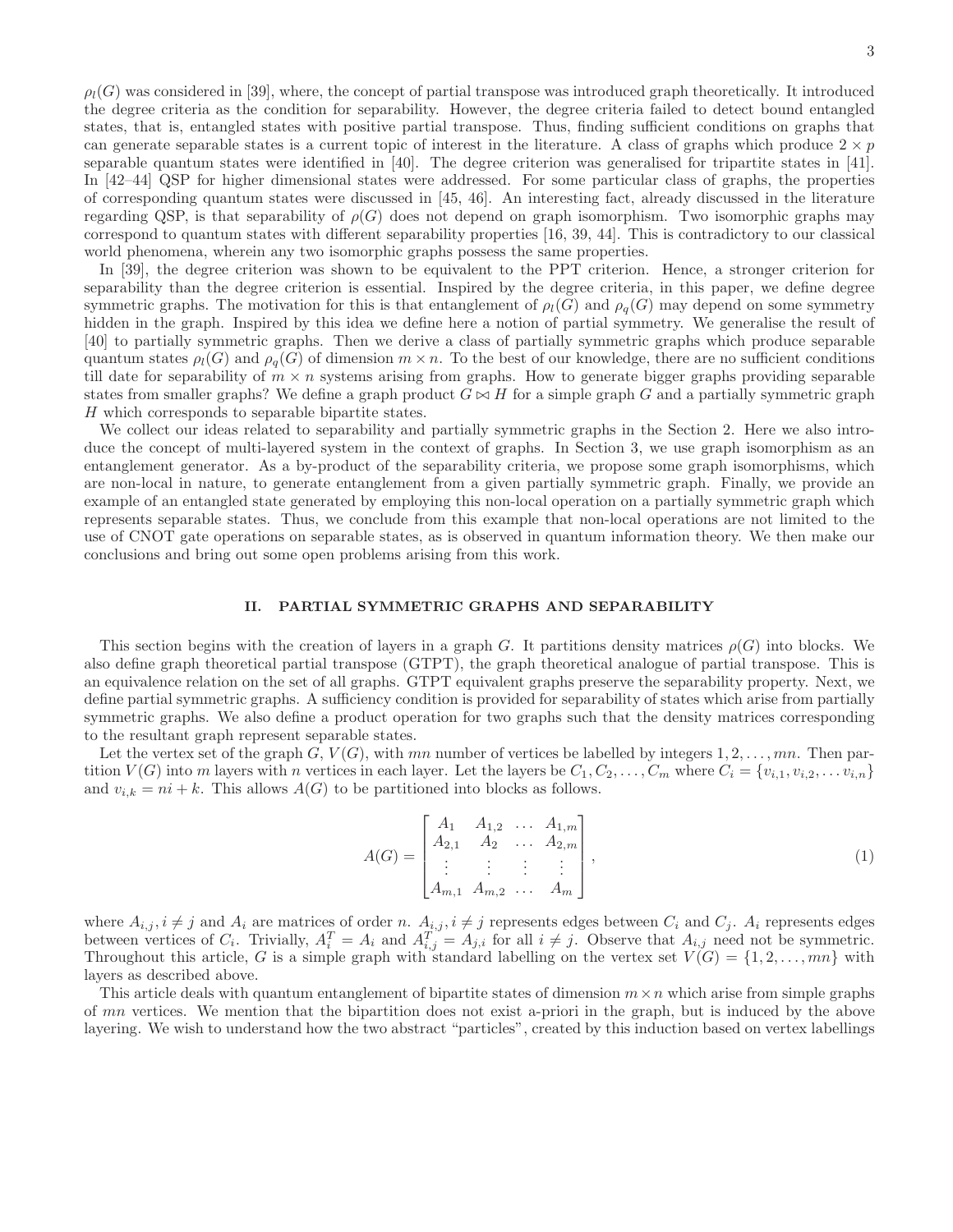are related to  $G. V(G)$  is arranged as a matrix of dots as follows.

$$
C_1 = \bullet_{v_{1,1}} \bullet_{v_{1,2}} \cdots \bullet_{v_{1,n}}
$$
  
\n
$$
C_2 = \bullet_{v_{2,1}} \bullet_{v_{2,2}} \cdots \bullet_{v_{2,n}}
$$
  
\n
$$
\vdots
$$
  
\n
$$
C_m = \bullet_{v_{m,1}} \bullet_{v_{m,2}} \cdots \bullet_{v_{m,n}}
$$
  
\n(2)

Effectively, one particle, of dimension  $n$ , is assumed to correspond to horizontal direction, whilst another particle, of dimension  $m$ , corresponds to the perpendicular direction. Thus, the first and second indices of every vertex label  $A_{i,k}$  comes from the vertical and horizontal particles, respectively. More particles can be induced in the system in different orthogonal directions by drawing  $G$  in an orthogonal higher dimensional structure, which will be explored elsewhere. In the analogous construction for a 3-partite system of dimension  $lmn$ , we can arrange the entries of  $A_{i,k}$ as a three-dimensional stack, with the vertical layer of height l. Then the entries  $A_{j,k}$   $(j = 1, \dots, m; k = 1, \dots, n)$ will be on the "ground" layer, with the next layer having the entries  $A_{j,k}$   $(j = m+1, \dots, 2m; k = n+1, \dots, 2n)$  and in general the rth layer  $(1 \le r \le l)$  having the entries  $A_{j,k}$   $(j = (r-1)m+1, \dots, rm; k = (r-1)n+1, \dots, rn)$ . Note that this scheme can be introduced for any number of induced particles, but the simple assignment of direction to particles as "vertical" and "horizontal" will no longer be possible for three or more particles.

Let us return to the bipartite case. As defined in  $[39, 40]$ , we recall that partially transposed graph  $G'$  is obtained by employing the algebraic partial transposition to the adjacency matrix of a given graph  $G$ . This idea is equivalent to partial transpose on the 2-nd party in a bipartite systems density matrix. For convenience in dealing with our labelling of the vertices in the graph  $G$ , we reformulate the definition of partially transposed graph by introducing it as a by-product of the following combinatorial operation.

**Definition 1.** Graph theoretical partial transpose  $(GTPT)$  is an operation on the graph G replacing all existing edges  $(v_{i,k}, v_{j,l}), k \neq l, i \neq j$  by  $(v_{i,l}, v_{j,k}),$  keeping all other edges unchanged.

Thus, GTPT generates a new simple graph  $G' = (V(G'), E(G'))$  from a given simple graph  $G = (V(G), E(G))$  where  $V(G') = V(G)$  with the labelling unchanged. Note that, G can also be constructed from G' by GTPT as,  $(G')' = G$ . We call G and G' as GTPT equivalent. It is easy to verify that  $A(G') = A(G)^{T_B}$  and hence  $|E(G)| = |E(G')|$ .

Example 1. The GTPT of the star graph with four vertices is depicted below.



The Example 1 establishes that GTPT of a connected graph need not be connected. Also, it changes the degree sequence of the graph. A relevant question here is: does there exist a graph for which the degree sequence remains invariant under GTPT? Inspired by the degree criteria introduced in [16, 39], we define degree symmetric graphs as follows.

**Definition 2.** A graph G is called degree symmetric if  $d_G(u) = d_{G'}(u)$  for all  $u \in V(G) = V(G')$ .

Thus, for a degree symmetric graph, the degree sequence of the graph is preserved under GTPT. The following is an example of a degree symmetric graph.

Example 2.  $[16]$ 



It was conjectured in [16] that  $\rho_l(G)$  is a separable bipartite state in any dimension if and only if G and G' have the same degree sequence. In other words,  $\rho_l(G)$  is separable if and only if G is a degree symmetric graph. Later the conjecture was proved to be false in  $[39]$ . An example of a degree symmetric graph G was provided for which  $\rho_l(G)$  is entangled. It was established that PPT criteria is equivalent to the degree criteria for  $\rho_l(G)$ . However, the separability of  $\rho_l(G')$  and  $\rho_q(G')$  was not discussed there [39]. In this work we prove that degree symmetric graphs preserve the separability even after GTPT. This result can be stated as a theorem.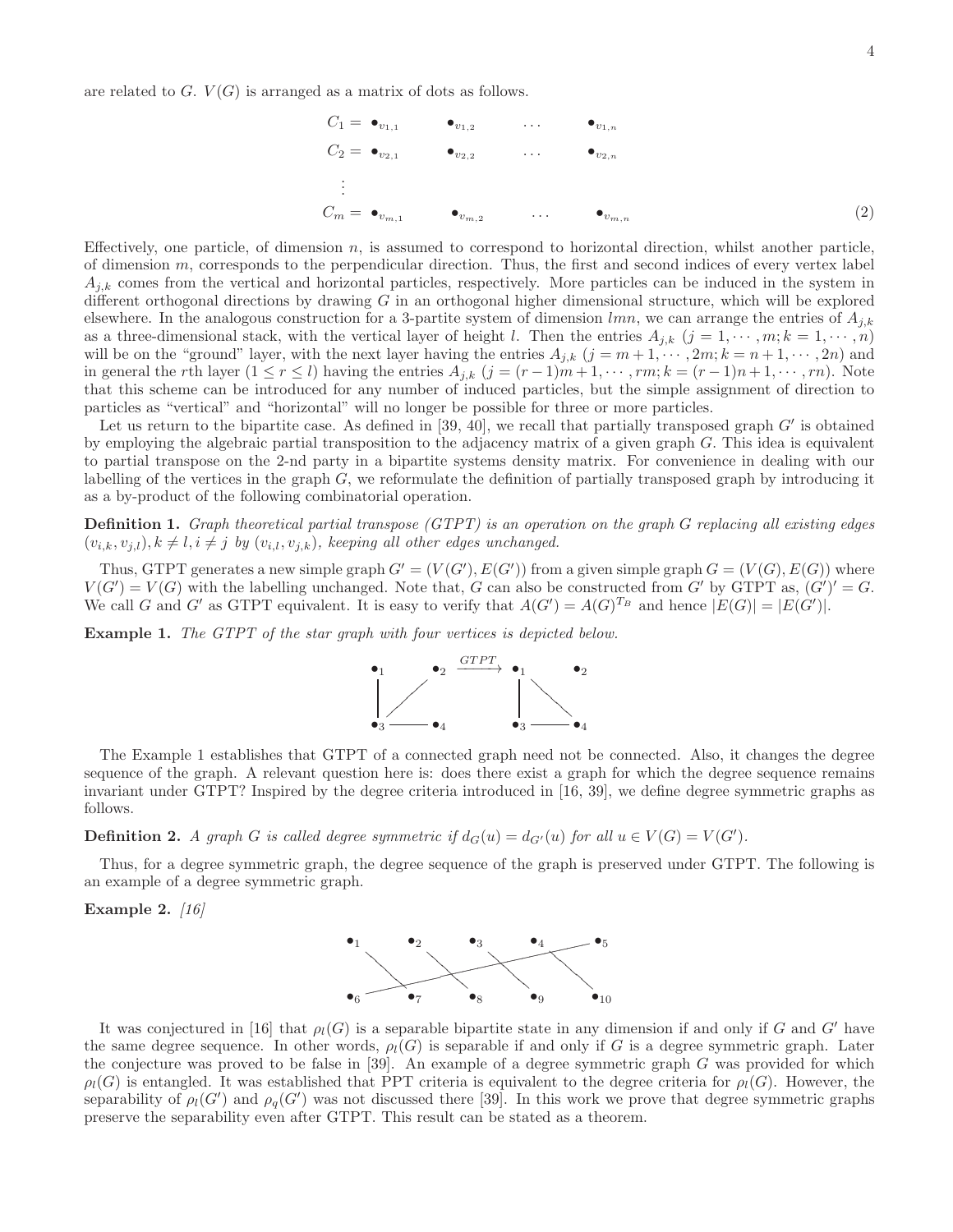**Theorem 1.** Separability of  $\rho_l(G)$  implies the separability of  $\rho_l(G')$  if and only if G is degree symmetric. Similarly separability of  $\rho_q(G)$  implies separability of  $\rho_q(G')$  if and only if G is degree symmetric.

The proof can be found in the appendix.

Now we introduce the concept of partially symmetric graphs. This will play a central role in the development of the rest of the paper. Our aim is to make a more stringent condition of symmetry in a degree symmetric graph. We focus on symmetry in the partial transposition of the adjacency matrix of a graph and hence, define partially symmetric graphs (in analogy with "partial transpose") as follows.

**Definition 3.** A graph G is partially symmetric if  $(v_{i,l}, v_{j,k}) \in E(G)$  implies  $(v_{i,k}, v_{j,l}) \in E(G) \ \forall \ i, j, k, l, i \neq j.$ 

In the above definition, i and j indicates layers  $C_i$  and  $C_j$  such that vertices  $v_{i,l} \in C_i$  and  $v_{j,k} \in C_j$ . Suffixes l and k represents the relative positions of the vertices in the individual layers.

Note that, GTPT keeps a partial symmetric graph unchanged as,  $A_{i,j} = A_{i,j}^T$ ,  $D(G) = D(G')$ . This leads to the following lemma.

Lemma 1. Every partial symmetric graph G is degree symmetric.

The converse of the Lemma 1 need not be true. There are many graphs which are degree symmetric but not partially symmetric. For example, consider the graph depicted in Example 2.

The above lemma leads us to the next theorem. It is a sufficient condition for separability of density matrices arising from partial symmetric graphs. We mention that, this result generalizes the result of [40], where a similar result was obtained for a  $2 \times n$  dimensional system.

Theorem 2. Let G be a partially symmetric graph with the following properties.

- Between two vertices of any partition  $C_i$  there is no edge.  $(v_{i,l}, v_{i,k}) \notin E(G)$  for all  $i, l, k$ .
- Either there is no edge between vertices of  $C_i$  and  $C_j$ , or  $A_{i,j} = A_{k,l}$  for all  $i, j, k, l, i \neq j$  and  $k \neq l$ .
- Degrees of all the vertices in a layer are same, i.e.,  $d_{C_i}(v_r) = d_{C_i}(v_s)$  for all  $v_r, v_s \in C_i$ , for all i.

Then  $\rho(G)$  is separable i.e.  $\rho(G) = \sum_i w_i \rho_A^i \otimes \rho_B^i, \sum_i w_i = 1$ .

Its proof is deferred to the appendix.

Example 3. An example of a partially symmetric graph H satisfying all the conditions of Theorem 2 is as follows.



Theorem 2 is a sufficient condition but not necessary. There are classes of partial symmetric graphs generating separable states without satisfying conditions of this theorem. Some of them will be discussed now.

Recall that, the union graph of two graphs  $G = (V(G), E(G))$  and  $H = (V(H), E(H))$  is defined as the new graph  $G \cup H = (V(G) \cup V(H), E(G) \cup E(H))$  [1]. Let G be a graph of order n with vertex labelling  $\{1, 2, \ldots n\}$ . Define,  $mG = G \cup G \cup \cdots \cup G$  (union of m-copies of G) with vertex labelling  $\{v_{j,k} : v_{j,k} = jn+k\}$ . Note that, copies of G form the layers of  $mG$ . There is no edge between two layers. Hence,  $mG$  is trivially partially symmetric and it violates the 1-st condition of Theorem 2 which states that there will be no edge between two vertices located in the same layer. Interestingly, we will show now that  $mG$  represents separable states. Observe that

$$
A(mG) = \text{diag}\{A(G), A(G), \dots, A(G)(m \text{ times})\} = I_m \otimes A(G),
$$
  
\n
$$
D(mG) = \text{diag}\{D(G), D(G), \dots, D(G)(m \text{ times})\} = I_m \otimes D(G),
$$
  
\n
$$
L(mG) = \text{diag}\{L(G), L(G), \dots, L(G)(m \text{ times})\} = I_m \otimes L(G),
$$
  
\n
$$
Q(mG) = \text{diag}\{Q(G), Q(G), \dots, Q(G)(m \text{ times})\} = I_m \otimes Q(G).
$$

where,  $I_m$  denotes the identity matrix of order m. Trivially,  $\rho_l(mG) = \frac{L(mG)}{\text{trace}(L(mG))}$  and  $\rho_q(mG) = \frac{Q(mG)}{\text{trace}(Q(mG))}$  are separable states. This result may be expressed as follows.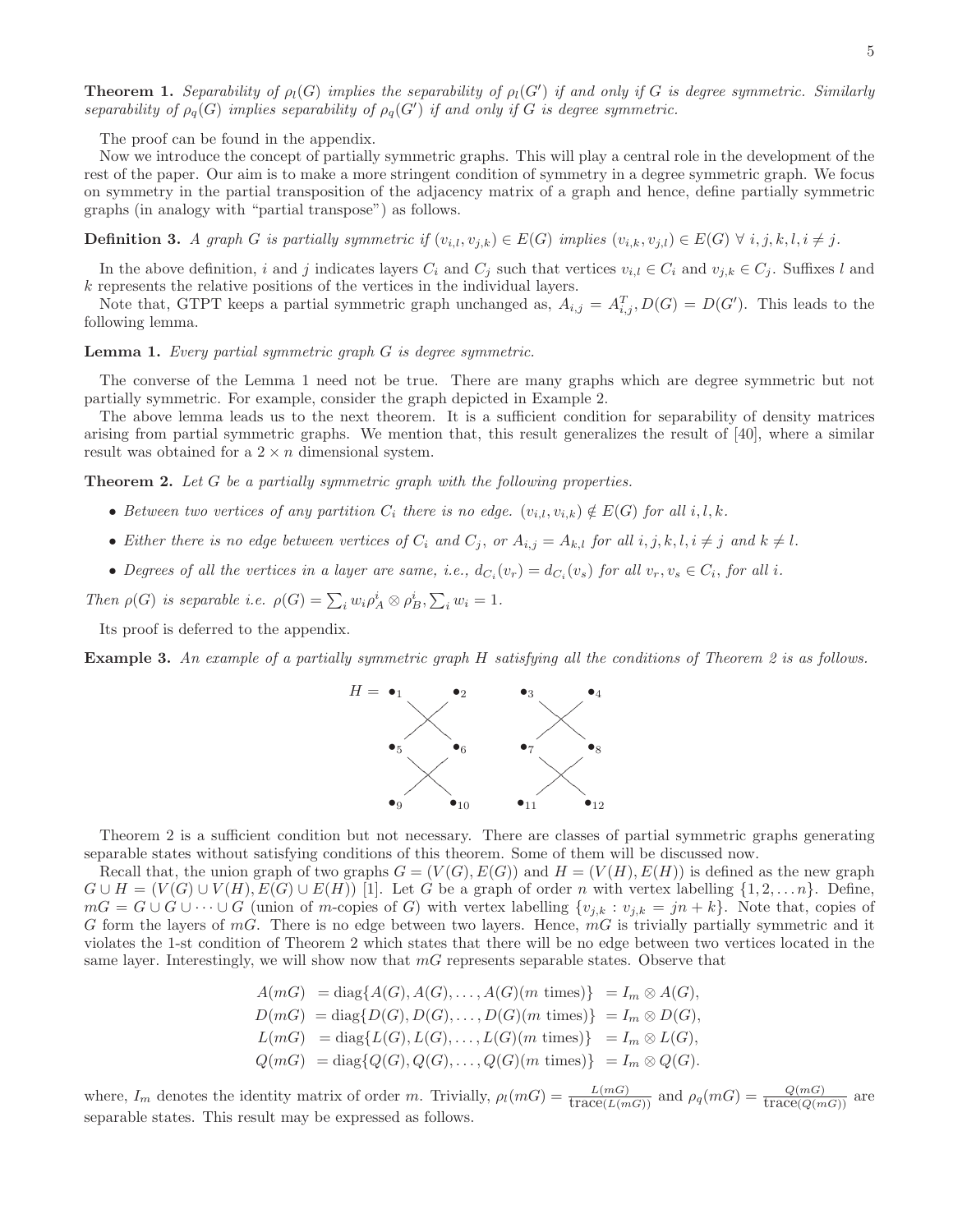Note that, G may not correspond to a separable state but  $m<sub>G</sub>$  always represents a separable state. This lemma is significant as it suggest more general conditions for separability.

We define a new graph operation as follows. Consider a partially symmetric graph  $H$  with  $m$  different layers, each layer having n number of vertices and H satisfies all the conditions of Theorem 2, while  $G$  is a simple graph with n vertices. We define the new graph  $G \bowtie H$  as the graph which is constructed by replacing each layer of H by the graph G. Note that,  $V(G \bowtie H) = V(H)$ . An example which illustrates the operation  $G \bowtie H$ , is given below.

Example 4. Consider the star graph G with four vertices given by



and H is a graph given in Example 3. Then the graph  $G \bowtie H$  is as follows.



Now we present some properties of  $G \bowtie H$  where G and H are the graphs as discussed above.

H satisfies all the conditions of theorem  $(2)$ . Hence, there is no edge joining two vertices belonging to the same layer. This implies that the diagonal blocks of  $A(H)$  are zero matrices. Graph G is placed m times on the layers of H. Thus all m diagonal blocks of  $A(G \bowtie H)$  are  $A(G)$ . Hence, we have the following lemma.

**Lemma 3.**  $A(G \bowtie H) = A(mG) + A(H)$ , where  $I_m$  is the identity matrix of order m.

It is clear from the construction of  $G \bowtie H$  that the degree of a vertex in  $G \bowtie H$  is the sum of its degree in H and its degree in G. Incorporating this in the expression of  $A(G \bowtie H)$ , we obtain the following result.

Lemma 4.  $D(G \bowtie H) = D(mG) + D(H)$ .

The above two lemmas together imply the structure of the Laplacian  $L(G)$  and the signless Laplacian  $Q(G)$ , i.e., the structures of the density matrices  $\rho_l(G)$  and  $\rho_q(G)$ .

Lemma 5.  $L(G \bowtie H) = L(H) + L(mG)$  and  $Q(G \bowtie H) = Q(H) + Q(mG)$ . Proof.

$$
L(G \bowtie H) = D(G \bowtie H) - A(G \bowtie H)
$$
  
=  $I_m \otimes D(G) + D(H) - I_m \otimes A(G) - A(H)$   
=  $I_m \otimes (D(G) - A(G)) + D(H) - A(H)$   
=  $I_m \otimes L(G) + L(H)$   
=  $L(H) + L(mG)$ 

 $\Box$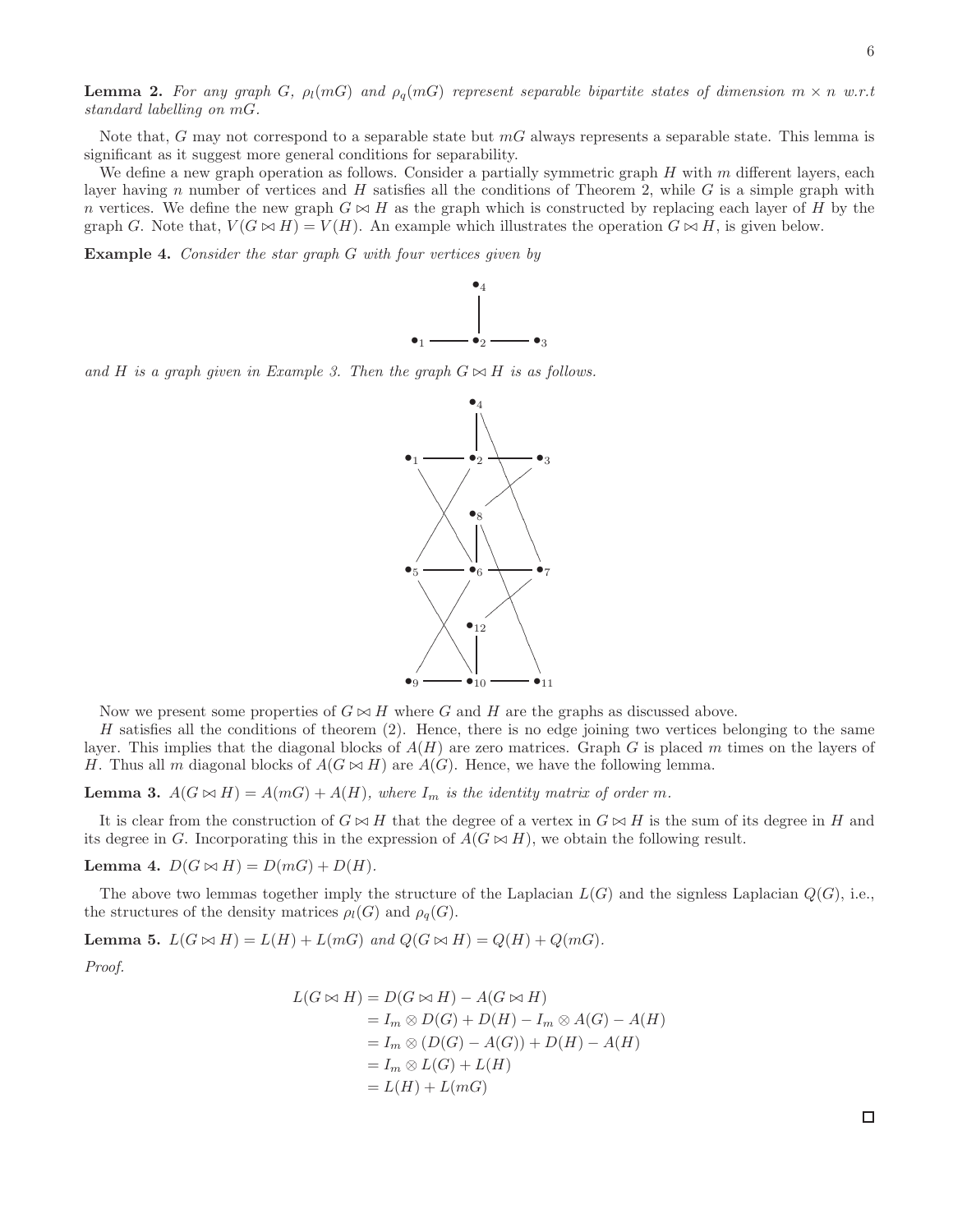Similarly,  $Q(G \bowtie H) = Q(H) + Q(mG)$ .

All the above lemmas together indicate the separability of  $G \bowtie H$ .

**Theorem 3.**  $G \bowtie H$  represents a bipartite separable state of dimension  $m \times n$ .

Example 5. Consider the Werner state which is a mixture of projectors onto the symmetric and antisymmetric subspaces, with the relative weight  $p_{sym}$  being the only parameter that defines the state.

$$
\rho(d, p_{sym}) = p_{sym} \frac{2}{d^2 + d} P_{sym} + (1 - p_{sym}) \frac{2}{d^2 - d} P_{as},
$$

where,  $P_{sym} = \frac{1}{2}(1+P)$ ,  $P_{as} = \frac{1}{2}(1-P)$ , are the projectors and  $P = \sum_{ij} |i\rangle\langle j| \otimes |j\rangle\langle i|$  is the permutation operator that exchanges the two subsystems.

Only  $\rho(d, 0) = \frac{I-P}{d^2-d}$  is represented by a Laplacian matrix of simple graphs. For example, for  $d = 2, 3$  we have



It is easy to verify that these graphs are not degree symmetric and hence not partially symmetric. Further, these graphs represent entangled states.

## III. A NON-LOCAL QUANTUM OPERATION ON GRAPHS

Observe that the definition of partially symmetric graphs relies on the labelling of the vertices. In fact, in the graph theoretic approach of interpretation of quantum states, it is well known that properties of a density matrix derived from a graph is vertex labelling contingent. A graph which represents a separable state corresponding to a vertex labelling, may also produce an entangled state for a different vertex labelling. In this section we describe graph isomorphism as a non-local operation to generate entanglement. We begin with an example.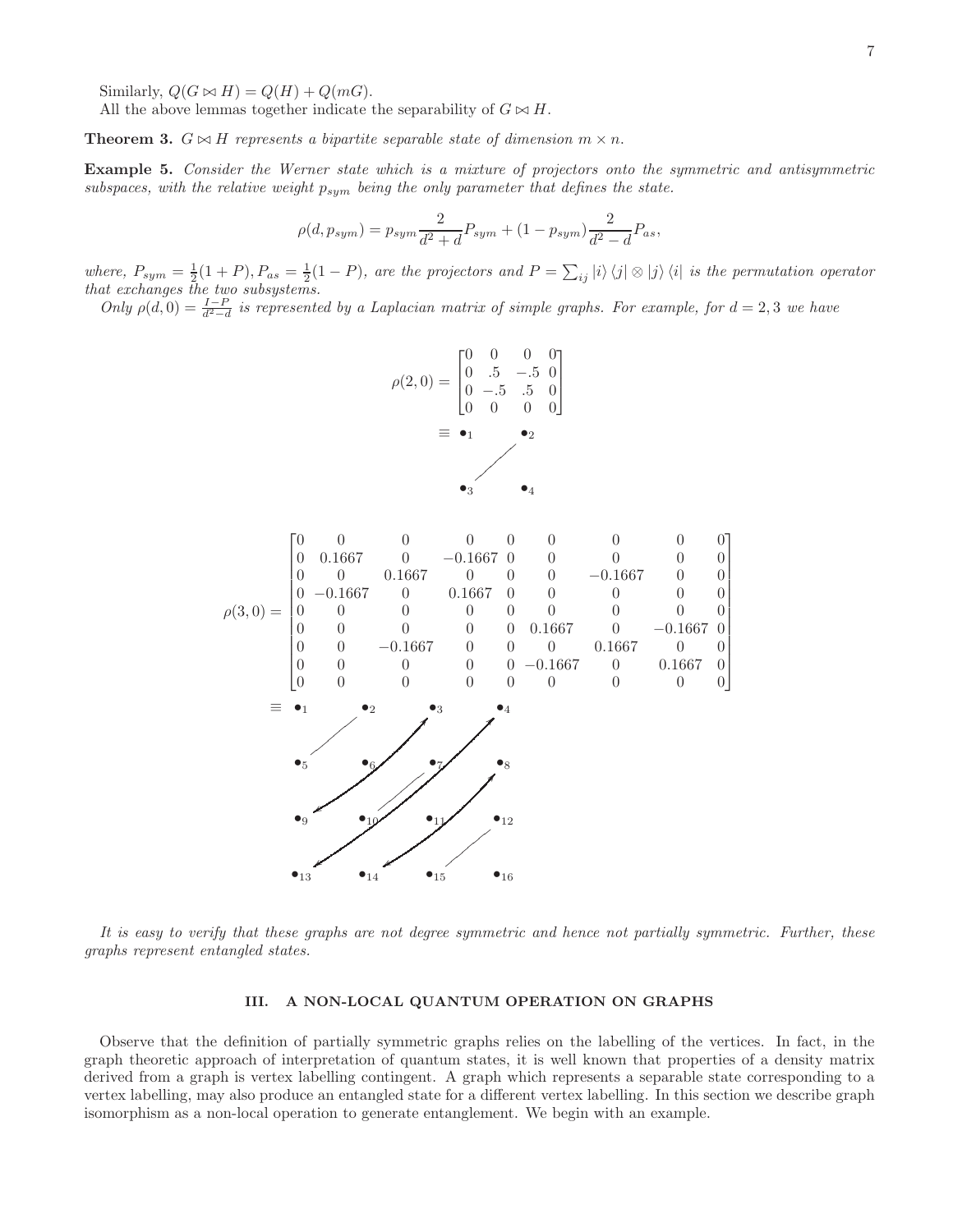**Example 6.** Let  $G$  be a graph given by



It is easy to verify that the density matrix  $p_l(G_1)$  corresponding to the graph  $G_1$  with labelled vertices given below represents a separable state.



Whereas,  $\rho_l(G_2)$  represents an entangled state for the following graph  $G_2$  with a different vertex labelling.



It is evident that these graphs are isomorphic. It has also been proved that separability of  $\rho_l(G)$  when G is a completely connected simple graph does not depend on vertex labelling, and the states  $\rho_l(G)$  corresponding to a star graph with respect to any labelling are entangled [Section 6, [16]]. In [16], it is also asked if there exist any other graphs which have this property. We mention that, in the search of partially symmetric graphs, we found one more graph given below, having the property that, for any vertex labelling, the graph represents an entangled state. In fact, this graph has no vertex labelling for which it can be made a partially symmetric graph.

Example 7. The graph G for which no vertex labelling produces a partially symmetric graph.



Based on the above observations, we classify the set of all graphs with a fixed number of vertices into the following three classes.

- 1. E-graph: Independent of vertex labelling, all quantum states related to this graph are Entangled.
- 2. S-graph: Independent of vertex labelling, all quantum states related to this graph are Separable.
- 3. ES-graph: Quantum states related to some of the vertex labelling are Entangled and others are Separable.

Obviously the completely connected graph is a S-graph, the star graph is an E-graph and the graph in Example 7 is an E-graph.

In this section, we are interested in ES-graphs. These graphs provide a platform for generating entanglement using graph isomorphism as a non-local operation. Changing the vertex labelling on a graph representing a separable state, generates its isomorphic copy representing an entangled state. It is proved in the literature [16, 17], that any graph with more than one edge represents a mixed state. Hence, graph isomorphism acts as an entanglement generator on both pure and mixed states. For example, the isomorphism  $\phi : V(G_1) \to V(G_2)$  defined as

$$
\phi(1) = 2, \phi(2) = 1, \phi(3) = 3, \phi(4) = 4
$$

act as an mixed state entanglement generator in Example 6. The following example of pure state entanglement generator may be of interest to the quantum information community.

**Example 8.** The following graph represents the density matrix of the separable state  $\frac{1}{\sqrt{2}}$  $\frac{1}{2}$   $\ket{0+1}\ket{1}$ 

$$
G_1 = \bullet_{v_{00}} \qquad \bullet_{v_{01}} \qquad \bullet_{v_{10}} \qquad \bullet_{v_{11}} \equiv \bullet_{v_{00}} \qquad \bullet_{v_{01}}
$$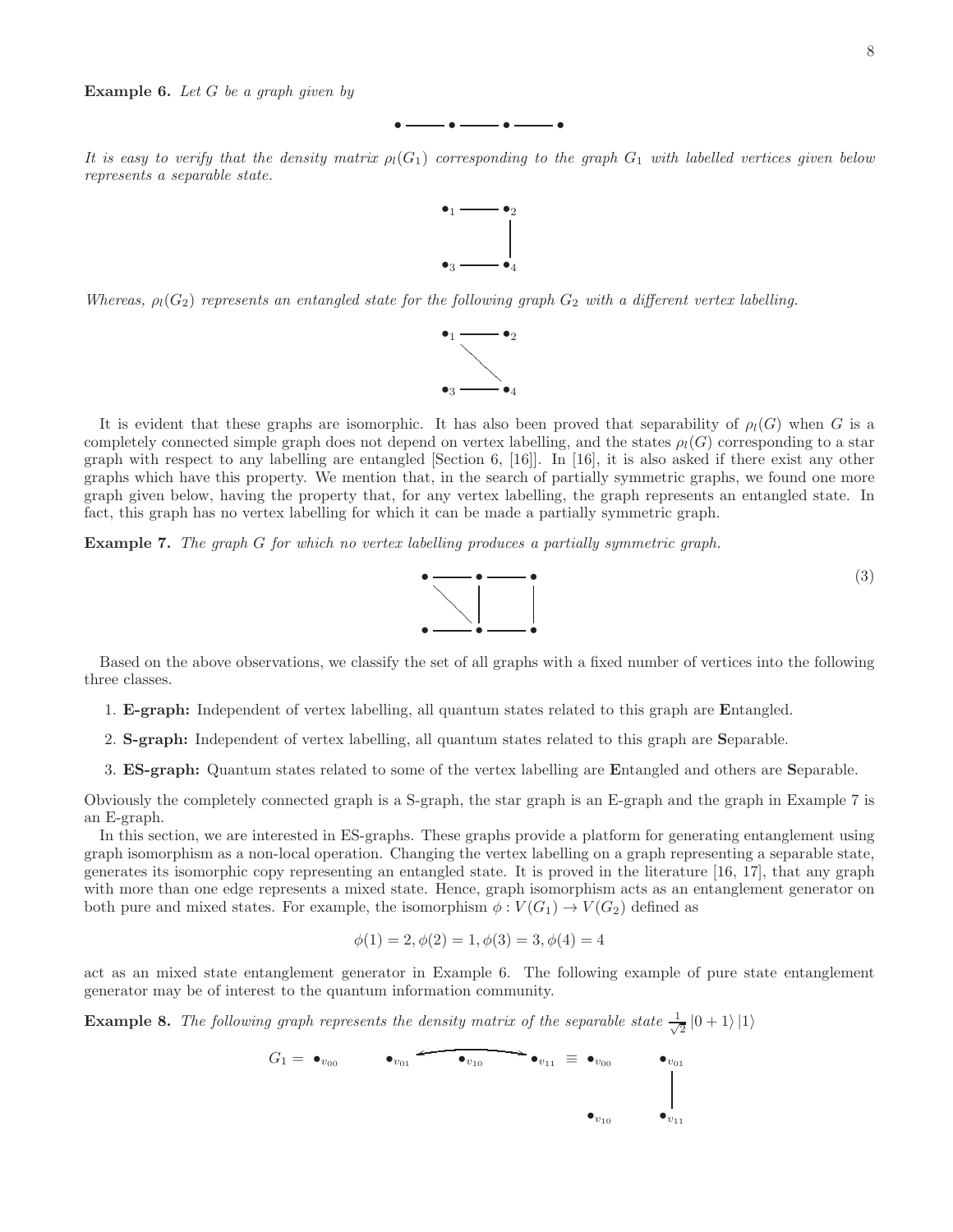We define a graph isomorphism  $\phi$  acting on  $G_1$ .  $\phi(v_{00}) = v_{00}$ ,  $\phi(v_{01}) = v_{01}$ ,  $\phi(v_{10}) = v_{11}$ ,  $\phi(v_{11}) = v_{10}$ . It generates the graph



Graph G<sub>2</sub> represents the Bell state  $\frac{1}{\sqrt{2}}$  $\frac{1}{2}$  |00 + 11\ [17]. Note that graph  $G_1$  was partially symmetric but graph  $G_2$  is not. The graph isomorphism  $\phi$  here acts in a fashion analogous to a CNOT gate. Note that, every graph isomorphism corresponds to permutation similar matrices (for example, Laplacian and signless Laplacian matrices) associated with the graph and its isomorphic copy. This has a resemblance to a CNOT gate which is itself a permutation matrix. At the end of this section we present an example where the permutation matrix is different from the CNOT operation. Thus, we may conclude that graph isomorphisms are in general entangling operations.

These examples inspire a number of questions for further investigation. For instance, which isomorphisms will act as an entanglement generator? In the remaining part of this work we try to address this question.

**Definition 4.** In a graph G, partial degree of a vertex  $v_{i,k} \in C_i$ , w.r.t the layer  $C_j$  is denoted by  $ld_{C_j}(v_{i,k})_G$  and defined by the number of edges from  $v_{i,k}$  to the vertices of  $C_j$ . When no confusion occurs, instead of  $ld_{C_j}(v_{i,k})_G$ , we may write  $ld_{C_j}(v_{i,k}).$ 

**Definition 5.** In a graph G, a vertex  $v_{i,k}$  is internally related to vertex  $v_{i,l}$  in  $C_i$  w.r.t layer  $C_j$  if  $(v_{i,k}, v_{j,l})$  and  $(v_{i,l}, v_{j,k}) \in E(G)$ .

 $ld_{C_j}(v_{i,k}) =$  number of vertices internally related to  $v_{i,k}$  in  $C_i$  w.r.t  $C_j$  for a partial symmetric graph.

**Definition 6.** G is called partially asymmetric if  $\exists (v_{i,k}, v_{j,l}) \in E(G), i \neq j, k \neq l$  such that  $(v_{i,l}, v_{j,k}) \notin E(G)$ .

Incidence set of  $v \in V(G)$  is  $I_G(v) = \{w : (w, v) \in E(G)\}\)$ , that is, set of all vertices incident to vertex v. Incidence interchange between two vertices u, v, denoted by  $u \stackrel{i}{\leftrightarrow} v$ , is a graphical operation to construct a graph H from G, defined as follows.

$$
u \stackrel{i}{\leftrightarrow} v \equiv \begin{cases} I_H(u) = I_G(v) \\ I_H(v) = I_G(u) \end{cases} . \tag{4}
$$

This operation can generate mixed entangled states from a mixed separable state, as described later. Note that this is not a physical operation between two pre-existing particles, but a purely mathematical operation between two "formal" particles induced by how we biparition the graph. Hence there is no contradiction with the physical principle of non-increase of entanglement under LOCC (local operations and classical communication). This form of entanglement creation is reminiscent of the idea put forth in [47], that the degrees of freedom and hence entanglement are observer-induced.

Note that  $H$  is a layered graph and is also isomorphic to  $G$ . Let us see an example.

**Example 9.** Initially we consider a graph G with the following labels and layers  $C_1 = \{1, 2, 3\}$  and  $C_2 = \{4, 5, 6\}$ 



H is generated from G by graphical operation  $1 \leftrightarrow 2$ , namely:



Note that in the above example initially G was a partially symmetric graph.  $dl_{C_1}(1) = 1$  but  $dl_{C_1}(2) = 2$ . After interchanging the vertex labellings of 1 and 2 the new graph is  $H$ , which is partially asymmetric. It can be generalised for an arbitrary partially symmetric graph.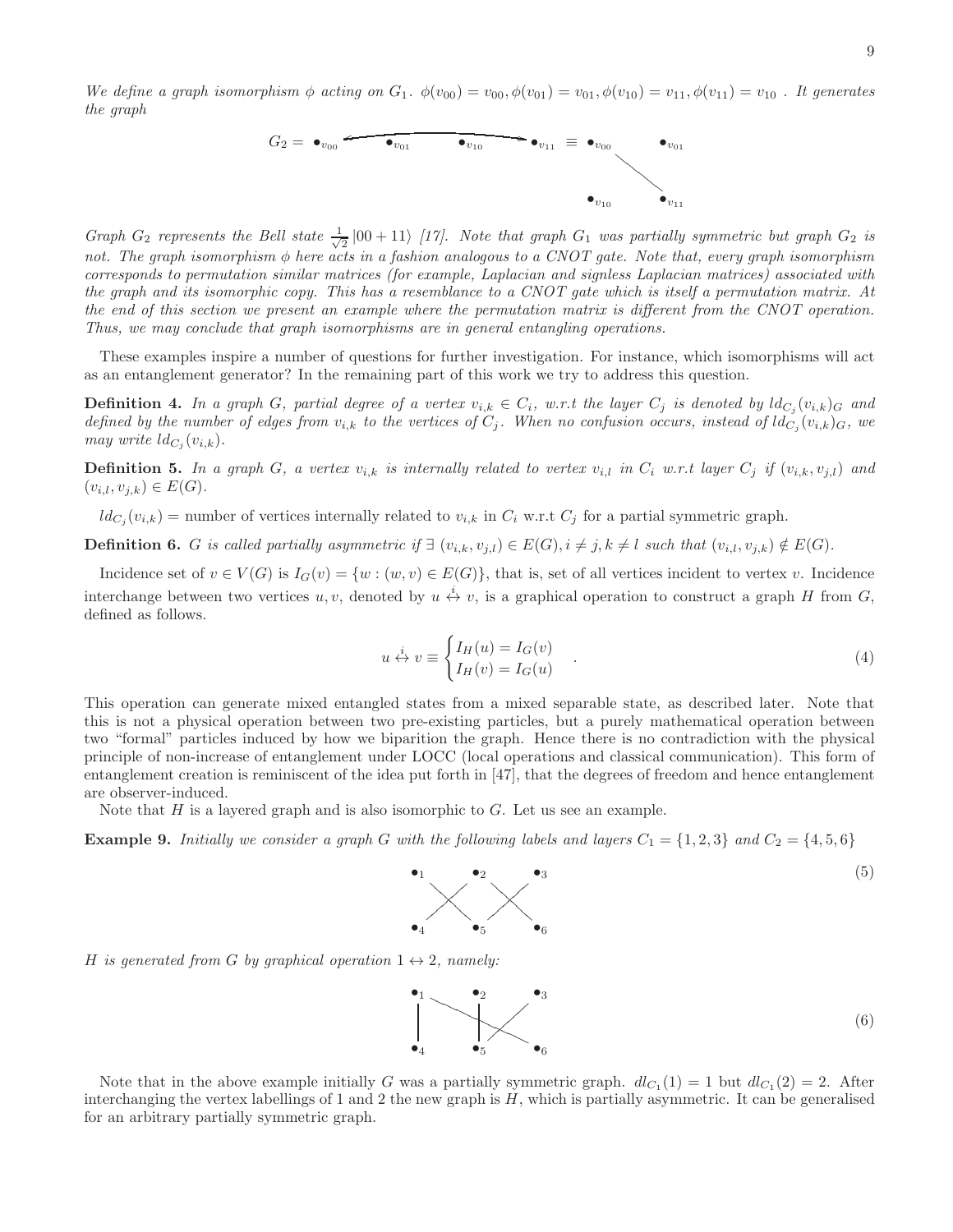**Lemma 6.** Assume,  $ld_{C_j}(v_{i,k}) \neq ld_{C_j}(v_{i,l})$  in a partially symmetric graph G. Graph H is generated after interchanging vertex labellings of the vertices  $v_{i,l}$  and  $v_{i,k} \in E(G)$ . Then H is partially asymmetric.

Also,  $(v_{i,s}, v_{j,l}) \notin E(G) \Rightarrow$  complement of  $(v_{i,l}, v_{j,k}) \notin E(H)$ , but  $(v_{i,l}, v_{j,k}) \in E(H)$ . Trivially, H is not partially symmetric.

**Lemma 7.** Let  $(v_{i,l}, v_{j,k}) \in E(G), i \neq j, l \neq k$ ; but  $(v_{i,s}, v_{j,l}) \notin E(G)$  for some s, where G is a partially symmetric graph. Interchange of vertex labellings of  $v_{i,s}$  and  $v_{i,l}$  will generate partial asymmetric graph H.

This change of labelling may not generate partial asymmetry in all the cases. Suppose any two vertices of  $C_i$  are not internally related w.r.t  $C_i$ . Hence, any edge between vertices of  $C_i$  and  $C_j$  is of the form  $(v_{i,k}, v_{j,k}) \forall k = 1, 2, \ldots n$ . Consider any two vertices of  $C_i$ , say  $v_{i,l}$  and  $v_{i,k}$ . Interchange of vertex labellings of these two vertices will generate new edges  $(v_{i,l}, v_{j,k})$  and  $(v_{i,k}, v_{j,l})$ . This implies partial symmetry in the new graph. We may write it as a lemma.

**Lemma 8.** Suppose any two vertices of  $C_i$  are not internally related w.r.t  $C_j$ . Also assume that  $ld_{C_j}(v_{i,l}) =$  $ld_{C_j}(v_{i,k}) \forall k,l = 1,2,...n$ . Then interchange of vertex labellings of any two vertices of  $C_i$  will not generate partial asymmetry.

Graph isomorphism is an equivalence relation on the set of all simple graphs, which forms disjoint equivalence classes. Let G be one such class and  $\mathcal L$  be set of all isomorphisms on G.  $\circ$  is composition of mappings.

Trivially  $(\mathcal{L}, \circ)$  forms a group which is a permutation group over  $\#(V(G))$  elements. For an ES graph  $\mathcal{G}$  =  $\mathcal{E} \cup \mathcal{S}, \mathcal{E} \cap \mathcal{S} = \phi, \mathcal{E} \neq \phi, \mathcal{S} \neq \phi$ .  $\mathcal{E}$  and  $\mathcal{S}$  are subclasses of G consisting of all graphs providing entangled and separable states respectively.

Let  $\mathcal{L}_e$  and  $\mathcal{L}_s$  be the group of all graph isomorphisms acting on E and S. Trivially  $(\mathcal{L}_e, \circ)$  and  $(\mathcal{L}_s, \circ)$  also form groups. Entanglement generators are invertible mappings from  $(\mathcal{L}_s, \circ)$  to  $(\mathcal{L}_e, \circ)$ .

**Remark 1.** In example 9, the graphical operation  $1 \leftrightarrow 2$  represents a quantum entanglement generator which transforms the separable states  $\rho(G)$  to entangled states  $\rho(H)$ .

Example 10. It is clear to us that graph isomorphism acts as a global unitary operator and it is capable to generate mixed entangled state from mixed separable state. Consider two isomorphic graphs.



Corresponding permutation is

$$
\begin{pmatrix} 1 & 2 & 3 & 4 & 5 & 6 \\ 6 & 1 & 3 & 4 & 5 & 2 \end{pmatrix}
$$

 $\begin{bmatrix} 0 & 1 & 0 & 0 & 0 & 0 \end{bmatrix}$ 

0 0 0 0 0 1

 $\begin{bmatrix} 0 & 0 & 1 & 0 & 0 & 0 \\ 0 & 0 & 1 & 0 & 0 & 0 \\ 0 & 0 & 0 & 0 & 0 & 0 \\ 0 & 0 & 0 & 0 & 0 & 0 \\ 0 & 0 & 0 & 0 & 0 & 0 \\ 0 & 0 & 0 & 0 & 0 & 0 \\ 0 & 0 & 0 & 0 & 0 & 0 \\ 0 & 0 & 0 & 0 & 0 & 0 \\ 0 & 0 & 0 & 0 & 0 & 0 \\ 0 & 0 & 0 & 0 & 0 & 0 & 0 \\ 0 & 0 & 0 & 0 & 0 & 0 & 0 \\ 0 & 0 & 0 &$  $\begin{bmatrix} 0 & 0 & 0 & 1 & 0 & 0 \end{bmatrix}$  $\begin{bmatrix} 0 & 0 & 0 & 0 & 1 & 0 \\ 1 & 0 & 0 & 0 & 0 & 0 \\ 0 & 0 & 0 & 0 & 0 & 0 \\ 0 & 0 & 0 & 0 & 0 & 0 \\ 0 & 0 & 0 & 0 & 0 & 0 \\ 0 & 0 & 0 & 0 & 0 & 0 \\ 0 & 0 & 0 & 0 & 0 & 0 \\ 0 & 0 & 0 & 0 & 0 & 0 \\ 0 & 0 & 0 & 0 & 0 & 0 \\ 0 & 0 & 0 & 0 & 0 & 0 & 0 \\ 0 & 0 & 0 & 0 & 0 & 0 & 0 \\ 0 & 0 & 0 &$ 

The permutation matrix is

This operator acts as an entanglement generator. Density matrices corresponding to the first graph is separable but for the second graph  $\rho_l$  and  $\rho_q$  both are entangled.

1 0 0 0 0 0

 $\overline{1}$ 

.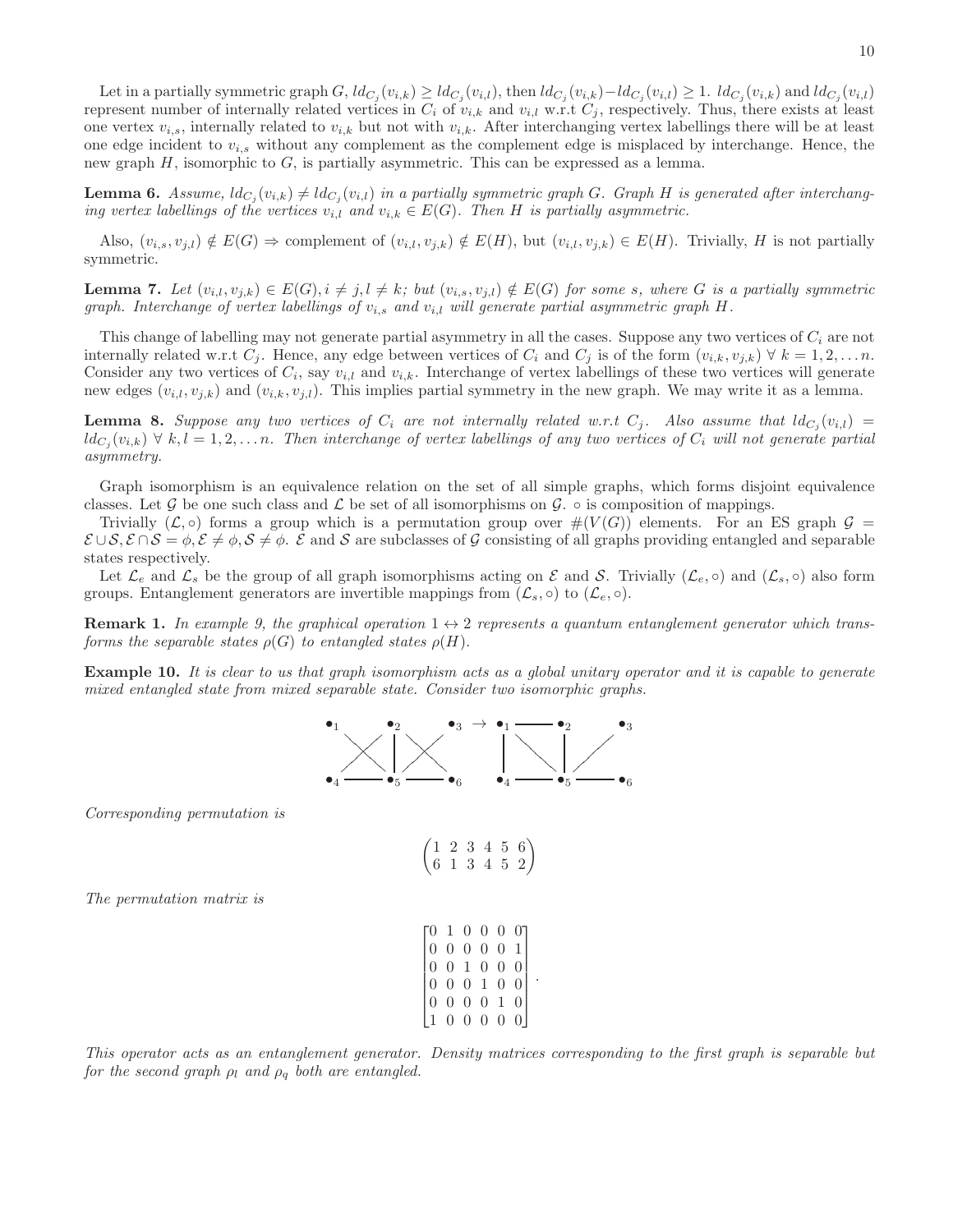# IV. CONCLUSION AND OPEN PROBLEMS

The quantum separability problem is an important and difficult open problem in quantum information theory. For quantum states related to simple combinatorial graphs some sufficiency conditions are available in the literature. For bipartite systems they were applicable for some special cases of  $2 \times p$  systems. Here, we have generalised these results to  $m \times n$  systems.

In another direction, ourwork proposes the use of of graph isomorphisms as entanglement generators, which can generate mixed entangled states from mixed separable states. Note that, these isomorphisms are formal operations, in contrast to physical operations like LOCC (local operations and classical communication), which cannot generate entanglement. As mentioned above, combinatorial graphs enable us to visualize changes of quantum states under a particular quantum operation pictorially. In this context, graph isomorphisms pictorially depict certain actions that lead to entanglement generation. Finally, this work initiates a number of problems or directions for future investigations: (a). Can a combinatorial criterion be defined to detect entangled states arising from graphs? Can the quality of entanglement be defined by using the partially asymmetric graphs? (b). Can the formulation of partially symmetric graphs be generalized for weighted graphs that may possibly open up combinatorial formulation of separable states? (c). Generalization of the bipartite separability criteria arising from partially symmetric graphs to the case of multipartite states? (d). Further investigations are required for the identification of ES graphs (See example 7). Precisely, when is a graph an ES graph? How much entanglement can be generated from a separable copy of an ES graph using graph isomorphism? Here the results of [14] should be leveraged.

We hope that this work is a contribution to the graphical representation of quantum mechanics, in general and the separability problem, in particular.

#### Acknowledgement

This work is partially supported by the project "Graph theoretical aspects of quantum information processing" (Grant No. 25(0210)/13/EMR II) funded by "Council of Scientific and Industrial Research, New Delhi". SD is thankful to the Ministry of Human Resource Development, Government of the Republic of India, for his doctoral fellowship. We would like to thank the anonymous referee for his constructive comments.

## Appendix

## Proof of Theorem 1:

*Proof.* Let G be a graph and  $\rho_l(G)$  separable. Then

$$
\rho_l(G) = \sum_{i} p_i \rho_i^A \otimes \rho_i^B
$$
  
\n
$$
\Rightarrow \rho_l(G)^{T_B} = \sum_{i} p_i \rho_i^A \otimes (\rho_i^B)^{T_B}
$$
  
\n
$$
= \frac{1}{\text{Trace}(L(G))} (L(G))^{T_B} = \frac{1}{\text{Trace}(L(G))} ((D(G))^{T_B} - (A(G))^{T_B})
$$
  
\n
$$
= \frac{1}{\text{Trace}(L(G))} (D(G) - A(G'))
$$
  
\n
$$
= \frac{1}{\text{Trace}(L(G))} (D(G) - D(G') + D(G') - A(G'))
$$
  
\n
$$
= \frac{1}{\text{Trace}(L(G))} (D(G) - D(G') + L(G'))
$$
  
\n
$$
= \frac{1}{\text{Trace}(L(G'))} (L(G') + \frac{1}{\text{Trace}(L(G))} (D(G) - D(G')) [\because d(G) = d(G') \Rightarrow \text{Trace}(L(G))] = \text{Trace}(L(G')).
$$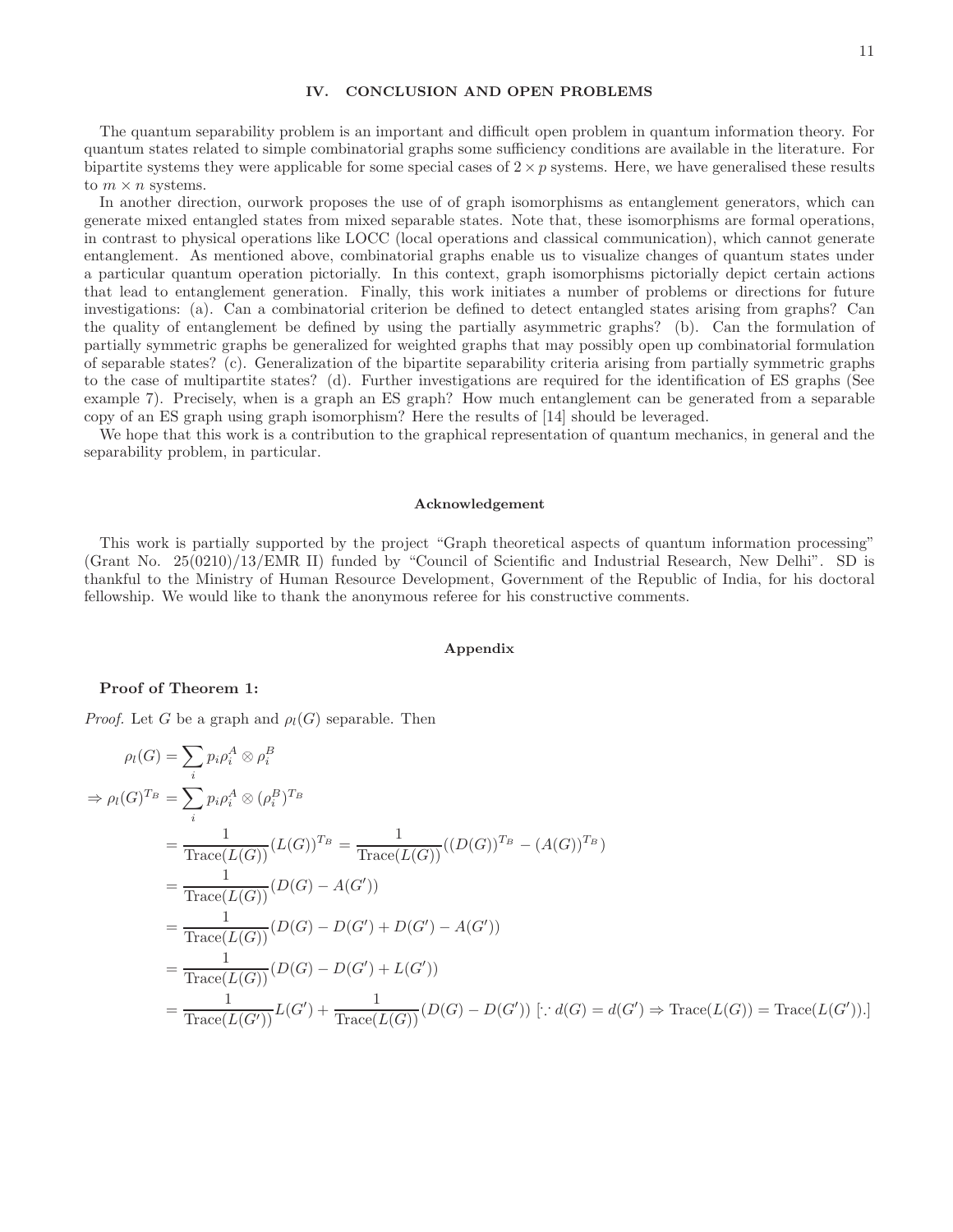$$
\rho_l(G') = \rho_l(G)^{T_B} - \frac{1}{\text{Trace}(L(G))}(D(G) - D(G'))
$$
  
=  $\sum_i p_i \rho_i^A \otimes (\rho_i^B)^{T_B} - \frac{1}{\text{Trace}(L(G))}(D(G) - D(G'))$   

$$
\rho_l(G')^{T_B} = \sum_i p_i \rho_i^A \otimes \rho_i^B - \frac{1}{\text{Trace}(L(G))}(D(G) - D(G')) [\because (D(G))^{T_B} = D(G)].
$$

Thus, the desired result follows for  $\rho_l(G)$ . Similarly,  $\rho_q(G')^{T_B} = \sum_i p_i \rho_i^A \otimes \rho_i^B + \frac{1}{\text{Trace}(Q(G))} (D(G) - D(G'))$ , assuming,  $\rho_q(G') = \sum_i p_i \rho_i^A \otimes \rho_i^B$ . This completes the proof.  $\Box$ 

## Proof of theorem 2:

*Proof.* Since  $A_{i,j}$  is a symmetric matrix, the spectral decomposition of  $A_{i,j}$  is given by  $A_{i,j} = \sum_{r} \lambda_r u_r u_r^t$  where  ${u_r : r = 1 : n}$  is a complete set of orthonormal eigenvectors corresponding to the eigenvalues  $\lambda_r, r = 1 : n$  of  $A_{i,j}$ . For  $A_{i,j} = 0, A_{i,j} = \sum_{r} 0.u_ru_r^t$ . Since  $u_r, r = 1:n$  are normalised eigenvectors,  $u_ru_r^t$  is a trace 1 positive semi-definite matrix for each r. Since there are no edges between any two vertices n any layer  $C_i$ ,  $A_i = 0$  for all i. Further,  $D_i = diag\{d_i\} = d_iI$  since  $A_{i,j} = A_{k,l}$  for all  $i, j, k, l, i \neq j$  and  $k \neq l$ . Then

$$
L(G) = \begin{bmatrix} d_{0}.I & A_{0,1} & A_{0,2} & \dots & A_{0,(m-1)} \\ A_{0,1} & d_{1}.I & A_{0,2} & \dots & A_{0,(m-1)} \\ \vdots & \vdots & \vdots & \vdots & \vdots \\ A_{0,(m-1)} & A_{1,(m-1)} & A_{2,(m-1)} & \dots & d_{m-1}.I \end{bmatrix} \\ = \begin{bmatrix} d_{0} \sum_{r} u_{r} u_{r}^{t} & \sum_{r} \lambda_{r} u_{r} u_{r}^{t} & \sum_{r} \lambda_{r} u_{r} u_{r}^{t} & \dots & \sum_{r} \lambda_{r} u_{r} u_{r}^{t} \\ \sum_{r} \lambda_{r} u_{r} u_{r}^{t} & d_{1} \sum_{r} u_{r} u_{r}^{t} & \sum_{r} \lambda_{r} u_{r} u_{r}^{t} & \dots & \sum_{r} \lambda_{r} u_{r} u_{r}^{t} \\ \vdots & \vdots & \vdots & \vdots & \vdots \\ \sum_{r} \lambda_{r} u_{r} u_{r}^{t} & \sum_{r} \lambda_{r} u_{r} u_{r}^{t} & \sum_{r} \lambda_{r} u_{r} u_{r}^{t} & \dots & d_{(m-1)} \sum_{r} u_{r} u_{r}^{t} \end{bmatrix} \\ = \sum_{r} \begin{bmatrix} d_{0} \lambda_{r} & \lambda_{r} & \dots & \lambda_{r} \\ \lambda_{r} & d_{1} \lambda_{r} & \dots & \lambda_{r} \\ \vdots & \vdots & \vdots & \vdots \\ \lambda_{r} \lambda_{r} & \lambda_{r} & \dots & d_{m-1} \end{bmatrix} \otimes u_{r} u_{r}^{t} \\ = \sum_{r} B(r) \otimes u_{r} u_{r}^{t},
$$

where  $B(r) =$  $\sqrt{ }$   $d_0 \lambda_r \lambda_r \ldots \lambda_r$  $\lambda_r$  d<sub>1</sub>  $\lambda_r$  ...  $\lambda_r$ .<br>. . . . .  $\lambda_r$   $\lambda_r$   $\lambda_r$  ...  $d_m$ 1 . Note that  $A_{i,j} = 0 \Rightarrow b_{i,j} = 0$ . Now we want to show B is a positive semidefinite

matrix.

Note that the spectral radius of  $A_{i,j} \leq ||A_{i,j}||_{\infty}$ , where  $||A_{i,j}||_{\infty}$  is the subordinate matrix norm defined by  $||A_{i,j}||_{\infty} =$  $\max_i \sum_{j=1}^n |a_{i,j}|$ . Besides,  $d_i = \sum_{k=0}^{m-1} \max_i \sum_{j=1}^n |a_{i,j}| = m \max_i \sum_{j=1}^n |a_{i,j}|$ . Then,  $(m-1)\lambda_r \leq (m-1) \times ($  Spectral radius of  $A_{i,j}$   $\leq d_i \forall i$ . Hence, B is a diagonally dominant symmetric matrix with all positive entries. So B is a positive semidefinite matrix. Hence  $\rho_l(G)$  is separable. Similarly the result follows for  $\rho_q(G)$ .  $\Box$ 

[6] L. Han, Ph.D. thesis, University of York, (2012).

<sup>[1]</sup> D. B. West et al., Introduction to graph theory, vol. 2 (Prentice hall Upper Saddle River, 2001).

<sup>[2]</sup> R. B. Bapat, Graphs and matrices (Springer, 2010).

<sup>[3]</sup> R. B. Northrop, Introduction to complexity and complex systems (CRC Press, 2010).

<sup>[4]</sup> F. R. Chung and L. Lu, Complex graphs and networks, vol. 107 (American mathematical society Providence, 2006).

<sup>[5]</sup> L. Lü and T. Zhou, Physica A: Statistical Mechanics and its Applications 390, 1150 (2011).